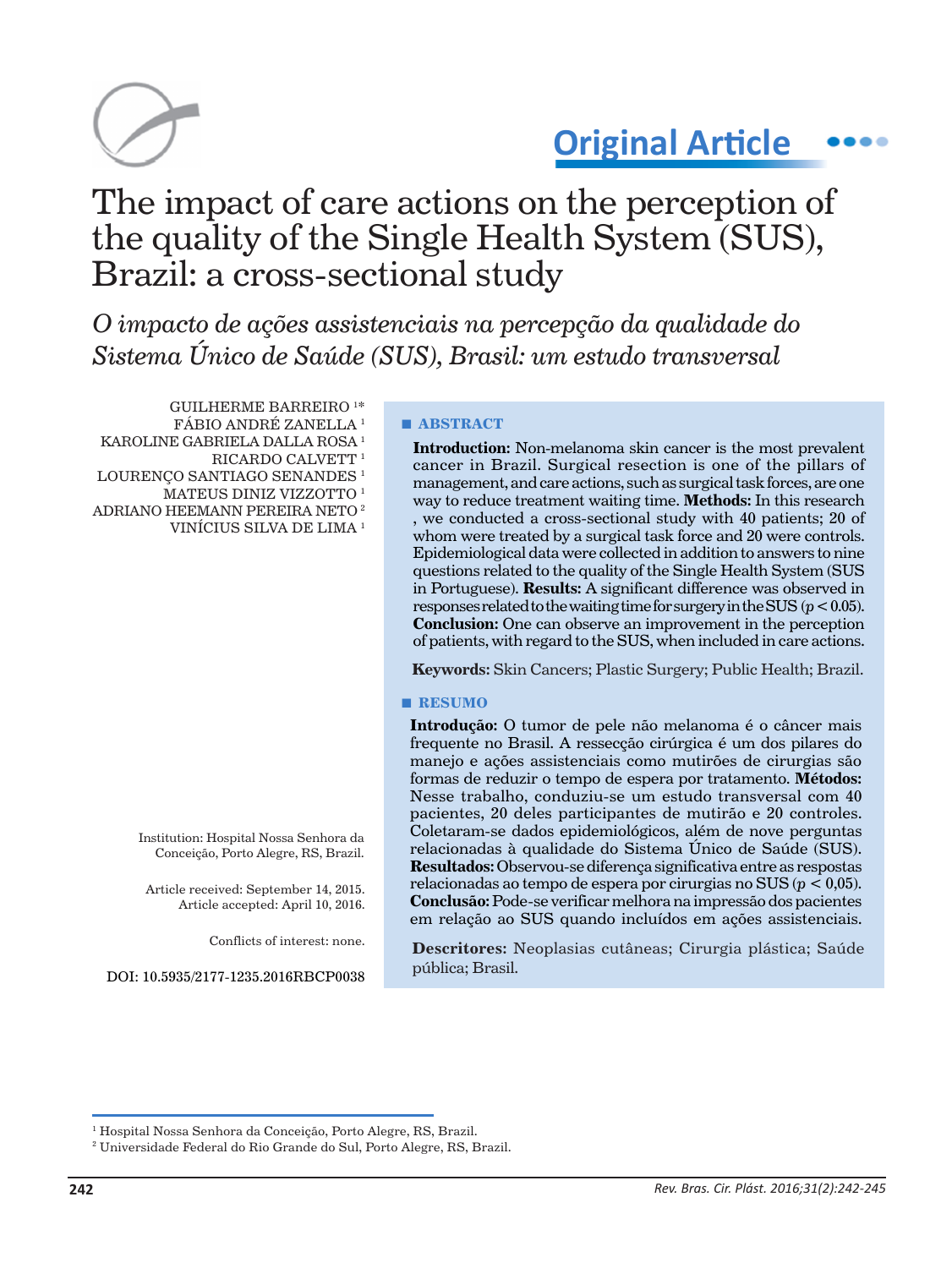### **INTRODUCTION**

Non-melanoma skin cancer is the most prevalent cancer in Brazil, in both sexes, and was responsible for more than  $180,000$  new cancer cases in  $2014^{\text{l}}$ . Early detection is critical to proper treatment, given the possibility of sequelae that treatment of advanced lesions can generate<sup>2</sup>. Moreover, individuals with a personal history of skin cancer have an increased risk of new lesions, and up to 40% of patients with a history of skin cancer develop other cancers within a period of five years<sup>3</sup>. Surgical resection is one of the pillars of treatment, and the frequent facial commitment makes plastic surgery a player in the healing of these patients $^4\!$ .

Research performed by the Datafolha institute, with 2418 people, indicates that the attendance by the Single Health System (SUS in Portuguese) has a negative image for 87% of the Brazilian population $5$ . The most critical points are related to access, and to the waiting time for primary care (including surgeries). With regard to the quality of service, 70% of those who sought the services of the SUS claimed to be dissatisfied. Add to that the fact that 57% of the population believes that health in Brazil should be treated as a priority by the Federal Government, and one can see that the image of health care is currently going through a delicate phase.

Care actions, such as surgical task forces, are used as tools by service providers to reduce waiting lists in a longstanding, overloaded system. However, the impact that these efforts have on the image of the Single Health System, and the potential that events of this nature have as an opinion modifier, is not known.

### **OBJECTIVE**

The objective of this study was to evaluate the difference in the perception of patients treated surgically for skin cancer by routine procedures or in surgical task forces, regarding the quality of care in the Single Health System.

## **METHODS**

A cross-sectional study was conducted with 40 patients, 20 of whom were treated by surgical task forces for skin cancer surgeries, performed by the Residency of Plastic Surgery at the Hospital Nossa Senhora da Conceição, on May 16, 2015, in the city of Porto Alegre, RS. The other 20 patients were selected sequentially from the waiting list of surgeries of the same service, during the months of June and July 2015. The inclusion criteria for both arms were patients with pre-operative resectable skin lesions, and the cognitive state to understand the questionnaires. Patients who could not understand the questions, did not reply in entirety, or who refused to participate in the study were excluded.

The questionnaires administered to the patients were developed by the research team, and the following data were collected: age, previous history of skin cancer, waiting time since the referral to Plastic Surgery, and site affected. The nine questions, related to the quality of care, were as follows: (1) What do you think of using surgical task forces in the treatment of skin cancer? (2) What do you think of surgical task forces as a way of improving the SUS? (3) What do you think of the waiting time for surgery, in general, in the SUS? (4) What do you think of the waiting time for surgery of skin cancer in the SUS? (5) How do you see the structure (rooms, offices) provided by the SUS? (6) What do you think of the doctors that attend in the SUS? (7) What do you think of the results of surgeries performed in the SUS? (8) What do you think of the manner of referral to specialists in the SUS? (9) How do you see the quality of the Single Health System service?

Objective responses were collected with the use of a Likert scale, with possible answers being "Very bad," "Bad," "Fair," "Good," and "Very good." The sample size was calculated by taking into account the number of patients participating in the surgical task force and adding the same number of controls. Analysis of surgery waiting times was performed by the Mann-Whitney U test. The comparison of the answers to the questionnaire of the two groups was performed using the chi-square test, with a significance of  $p <$ 0.05. All patients signed a Free and Informed Consent Form, and the study was conducted in accordance with the precepts of the Helsinki Declaration of the World Medical Association.

### **RESULTS**

The clinical characteristics of the sample surveyed are presented in Table 1, and none of the data presented a statistically significant difference between the surgical task force and routine groups. Note that the waiting time between referral to surgery and the procedure also did not differ between the two groups.

With regard to the questions administered, a statistically significant difference was observed between the answers to the third and fourth questions. In question number three (What do you think of the waiting time for surgery, in general, in the SUS?), the following distribution was recorded (surgical task force/ routine): very bad 0/5; bad 6/10; fair 3/2; good 9/3; very good  $2/0$  ( $p = 0.024$ ). In the fourth question (What do you think of the waiting time for surgery of skin cancer in the SUS?), the following distribution was recorded (surgical task force/routine): very bad 0/3; bad 2/9; fair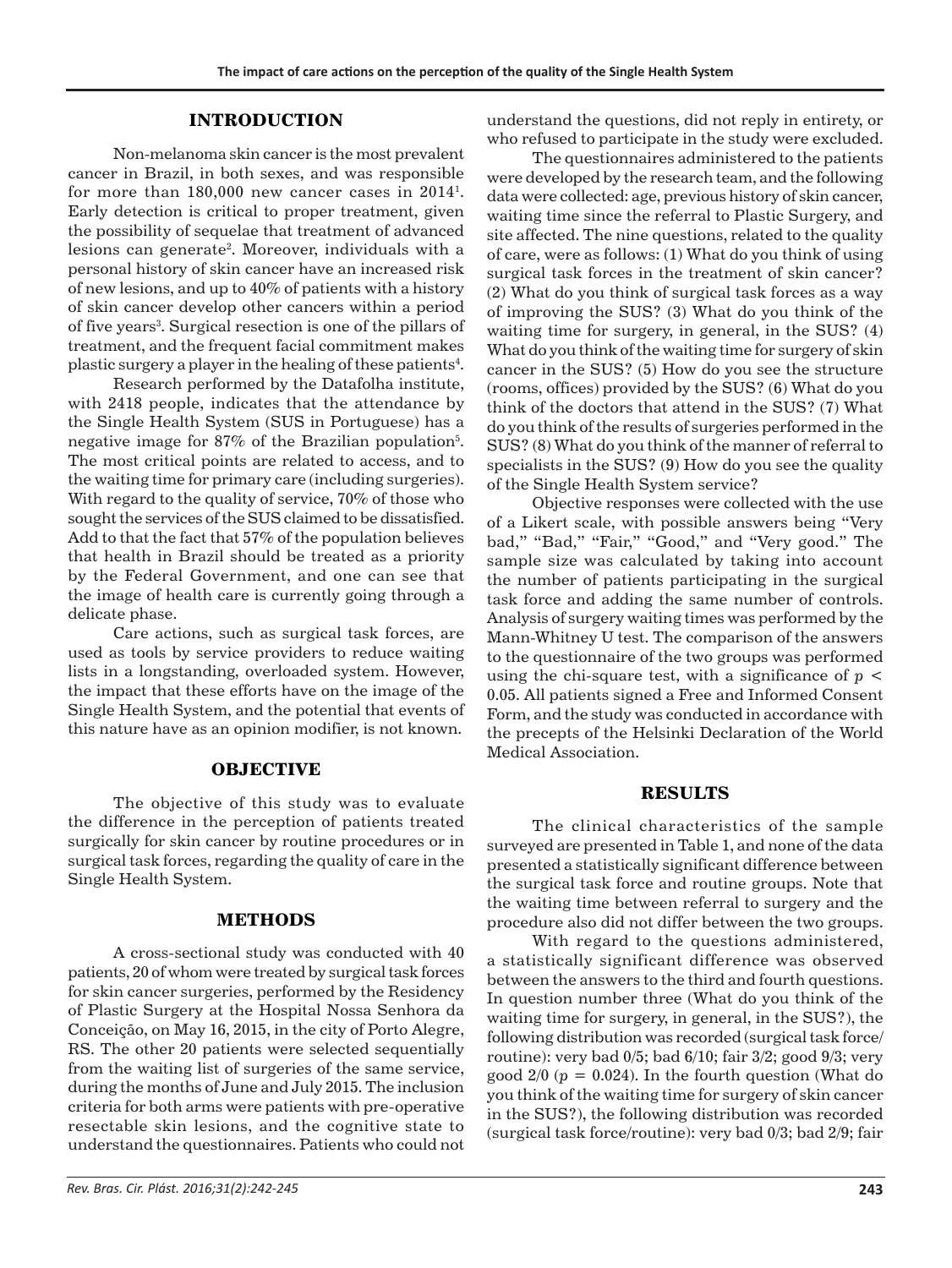| <b>Table 1.</b> Main characteristics of the individuals evaluated in |
|----------------------------------------------------------------------|
| the study, from routine and surgical task force groups, treated      |
| in a Residency Service in Plastic Surgery.                           |

| Age, Years                                        |        | Routine     | Surgical<br>task force |
|---------------------------------------------------|--------|-------------|------------------------|
| Median + standard deviation                       |        | $61.0 + 15$ | $64.5 + 13.5$          |
| Variation                                         |        | 28-86       | 30-90                  |
| Sex, total $(\% )$                                | Male   | 12(60)      | 5(25)                  |
|                                                   | Female | 8(40)       | 15(75)                 |
| Previous history of skin<br>cancer, total $(\% )$ | Yes    | 7(35)       | 13(65)                 |
|                                                   | No     | 13(65)      | 7(35)                  |
| Waiting time, months*                             |        | 3(2)        | 2(1.75)                |

\* values expressed in median (interquartile range); none of the above data presented statistically significant differences between the groups.

3/4; good 11/3; very good 4/1 (*p* = 0.007). The other questions showed no statistically significant differences between groups, and their distribution is represented in Figure 1.

#### **DISCUSSION**

One of the main factors that lead to the dissatisfaction of patients with the SUS is the waiting time for primary care5 . The achievement of care actions - such as a surgical task force - aims to reduce this time, increasing the possibilities of treatment for patients

affected by malignant skin cancers and, consequently, improve their prognosis.

Analysis of the data obtained with the study reveals the impact on the perception of patients on the SUS, when included in care actions similar to those performed herein. When comparing both groups, with similar waiting time for surgeries, there is a divergence of opinion about this same time for surgeries in the SUS (questions 3 and 4).

Of the patients included in the surgical task force, combining the two questions, 65% were satisfied with the waiting time (very good and good), whereas 67.5% of those not included in the surgical task force were dissatisfied (very bad and bad). Therefore, the change in the perception of waiting time, through the care action, is evident. It is important to mention that one limitation of the study, and possible source of bias, was that the data collection was performed by members of the Plastic Surgery service, which may have influenced the responses in both arms of the study.

Taking into account the increase in the incidence of skin cancer<sup>6</sup> and the consequent increase in treatment costs7 , programs that allow its early diagnosis and treatment, such as the aforementioned care actions as well as educational and surveillance programs, are an added value for the reduction in costs of the public health system. For this, we have the availability of



The frequencies between groups, in percentage, were evaluated by the Chi-square test.  $*$   $p$  < 0.05. SUS: Single Health System

**Figure 1.** Responses of patients from the routine or collective initiative groups in accordance with the modified Likert scale.